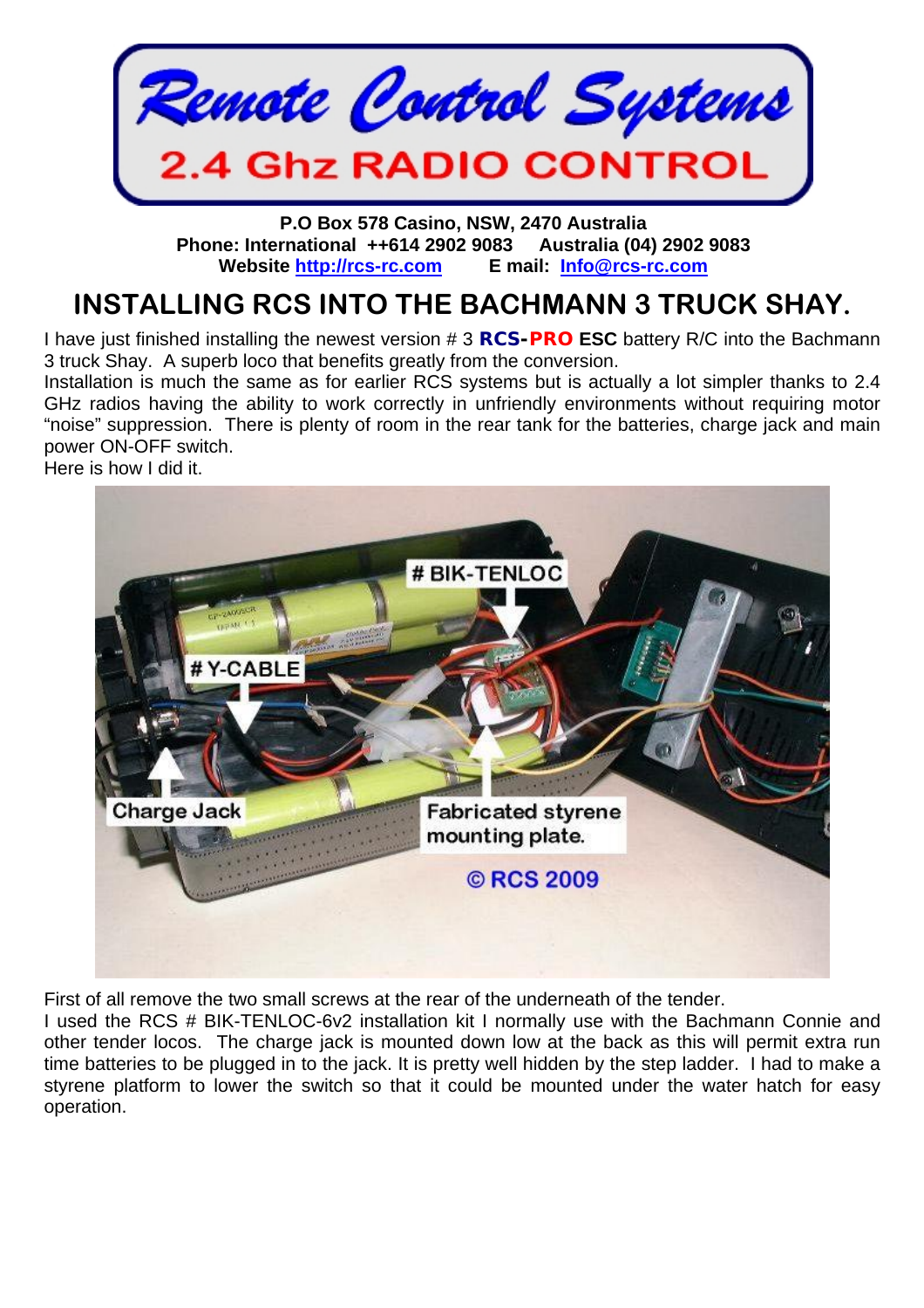I drilled a small hole through the floor for the battery cable to pass through to the underside. Then I drilled a hole right through the buffer beam on the front of the tender so that the cable came out the front at a convenient height. Nowadays I actually cover the cable that goes through the holes with some heat shrink tubing to protect it against chafing.



The switch and cable are also shown here.

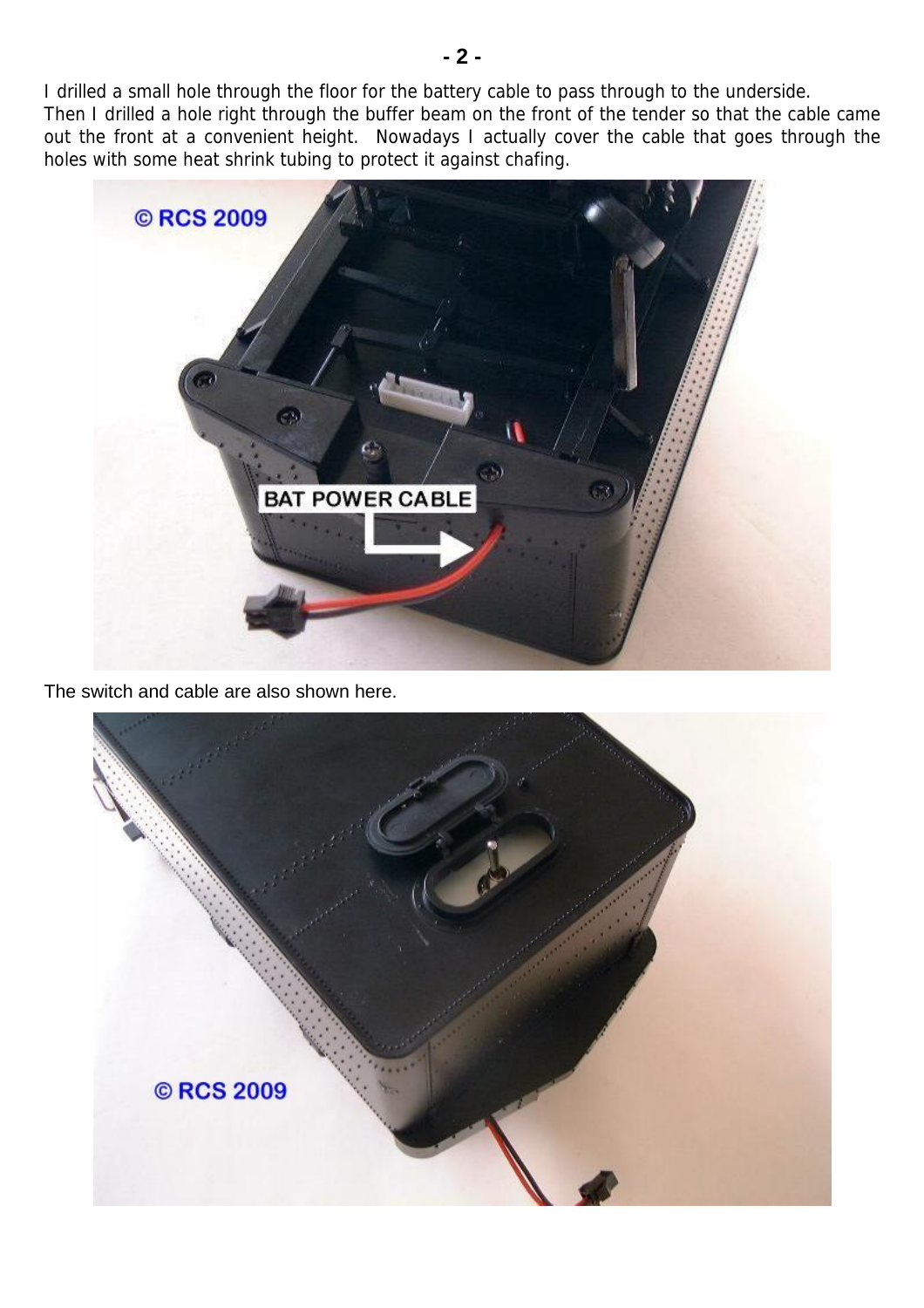The next job was to remove the frame that holds the stock Bachmann pcb in the small water tank behind the cab. I was left with this.



I removed all the wiring from the pcb, bundled the various common wires together and tagged them. Following are guides as to which wires are saved for later use.



Colour wise Bachmann have correctly wired the front and rear trucks, but managed to use incorrect colours for the third truck. Be extra careful when selecting which wires to bundle. Match M + with M + only. Likewise only join M – with M – wires as indicated above.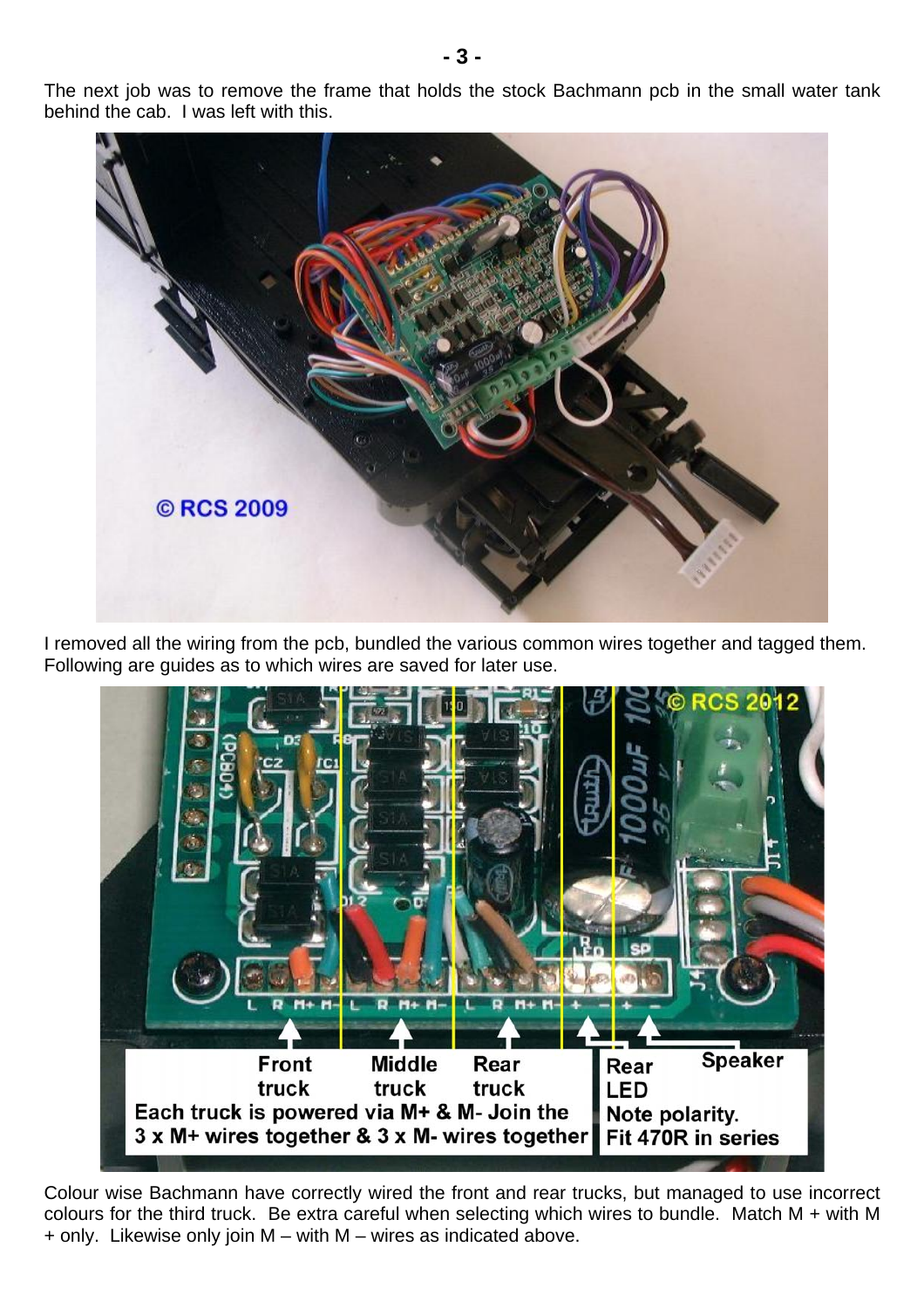

Those wires that are not needed were tucked down into the tray under the floor. This left me with the wires bundled together like this.

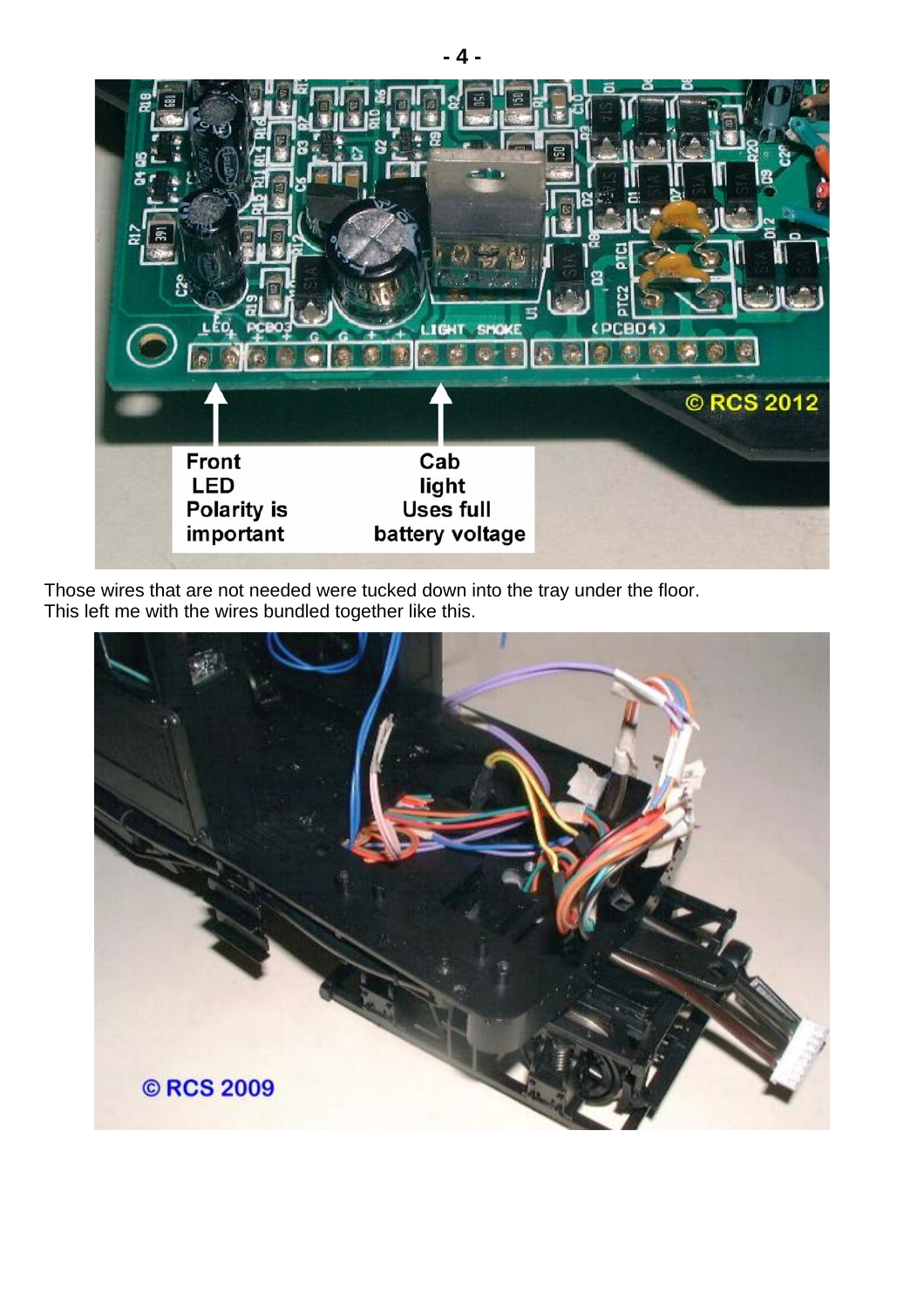Then I made a styrene plate upon which I could mount the RCS components.



I removed the tall mounts from the floor and found some small self tapping screws to mount the plate on the low mounts. Any other wires not being used were tucked out of the way under the plate. This is an old photo and shows servo extension leads which are no longer necessary for the RX.



**- 5 -**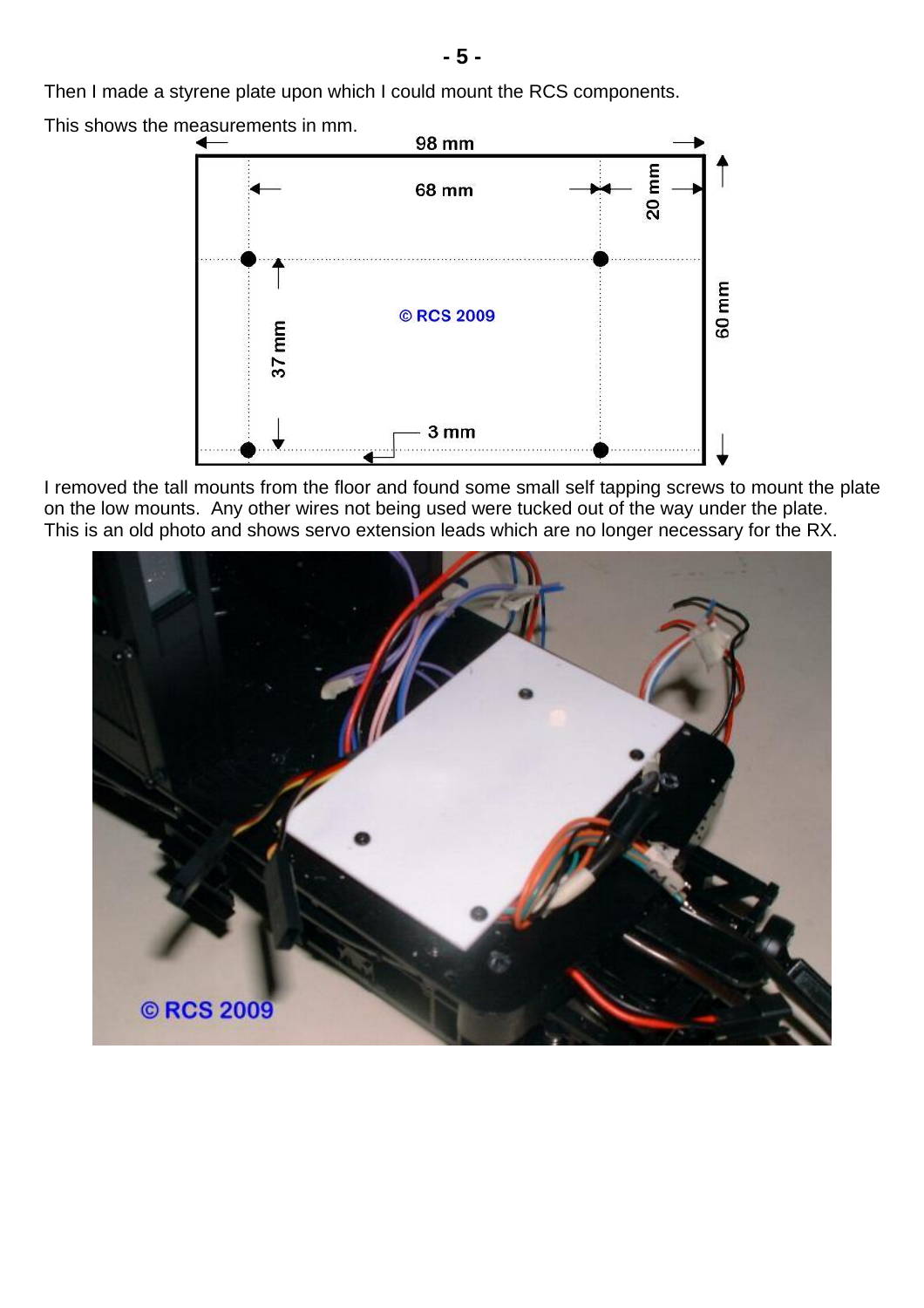The two part RCS # PRO-6B ESC was stuck to the styrene platform with silicone adhesive. Next to these two items is the Phoenix P8 sound system. There is just enough room for all three items to fit side by side. Ensure the screw heads holding the platform don't touch the back of the ESC.

I reconnected the front and rear headlights to the lighting outputs of the RCS decoder part. Make sure you place a 470 ohm ½ watt resistor in each of the + leads.

The cab light runs off the regular battery voltage and is on when the system is turned ON.

I could not reconnect the 5 volt smoke unit. Although it can be done with a separate 5 volt voltage regulator. The smoke unit uses about ½ amp so the 5 volt regulator needs to have a heat sink.

The flickering fire box and ash pan lights are not connected any more. They may be reactivated at a later date.

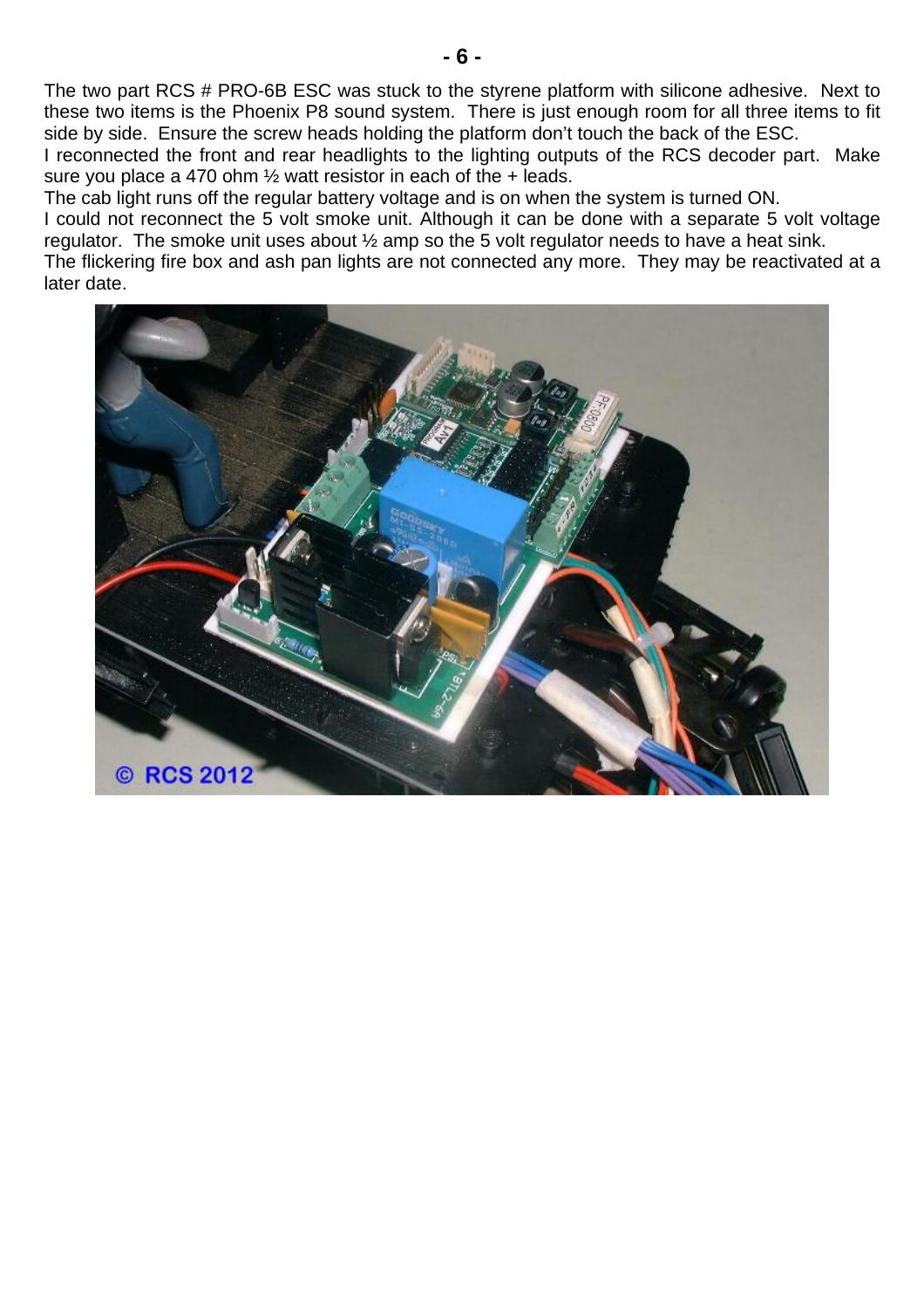I used the slide out coal load front to mount the RCS programming pushbutton, P8 volume control & programming jack.



It looks like this from the outside and is easily accessible through the space between the cab and the coal bunker.